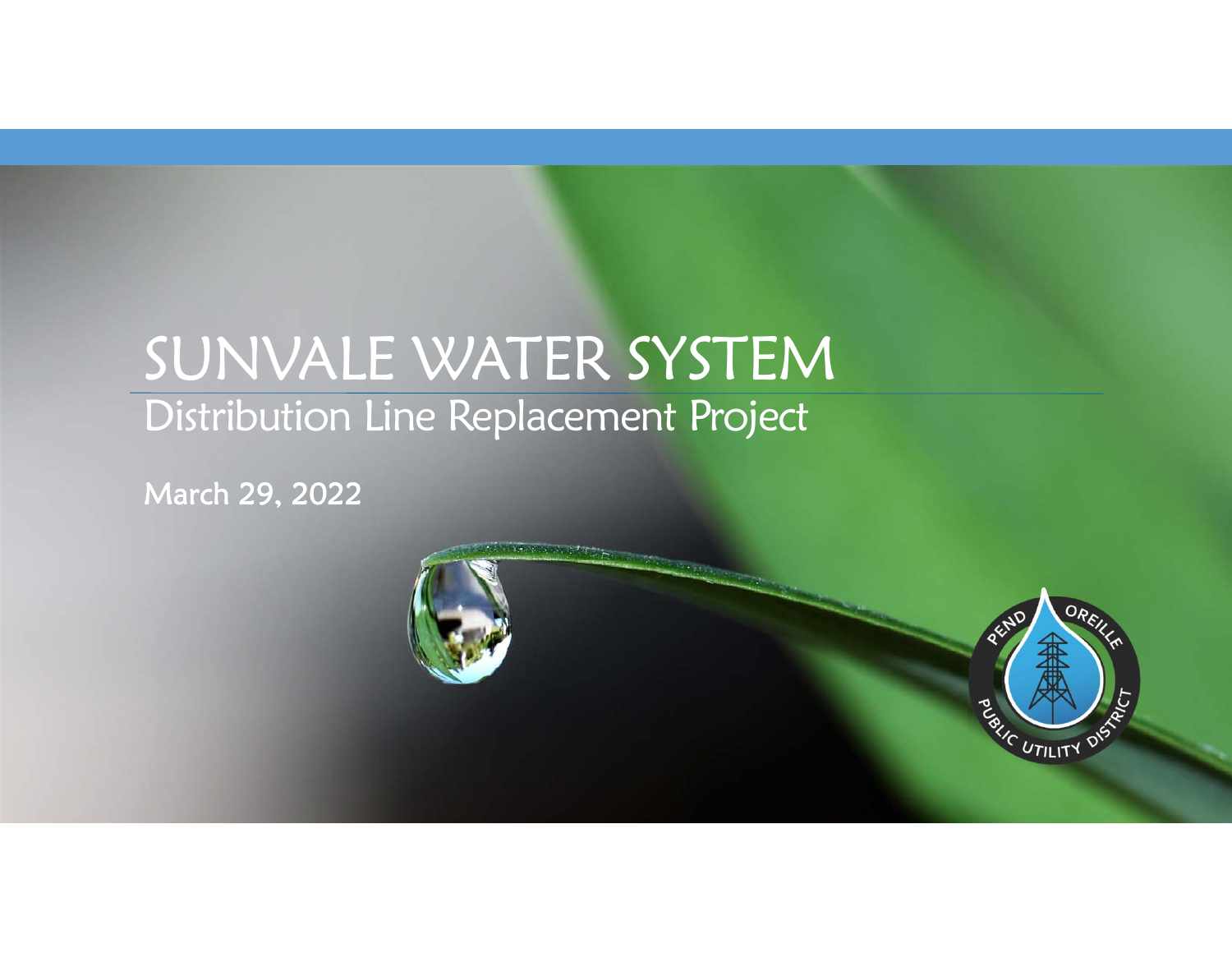

History

The distribution main line is undersized and needs to be replaced.

It is 48 years old – well beyond its useful life!

- Low water pressure
- $\bullet$ Leaks and breaks

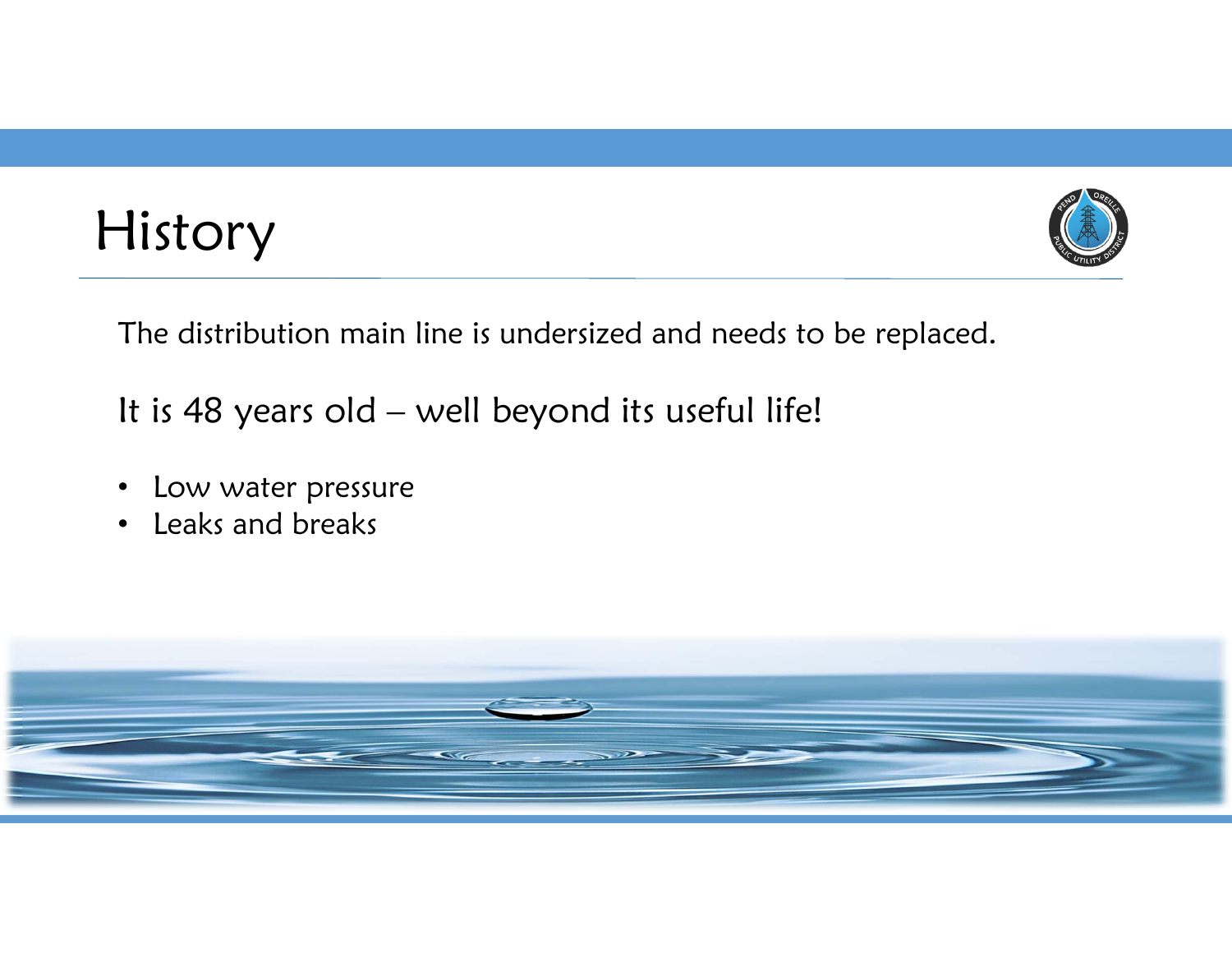## Project Description



Replacement of:

- $\bullet$ 4,620 feet of distribution main line,
- $\bullet$ associated service lines,
- $\bullet$ valves, &
- $\bullet$ 63 meters.

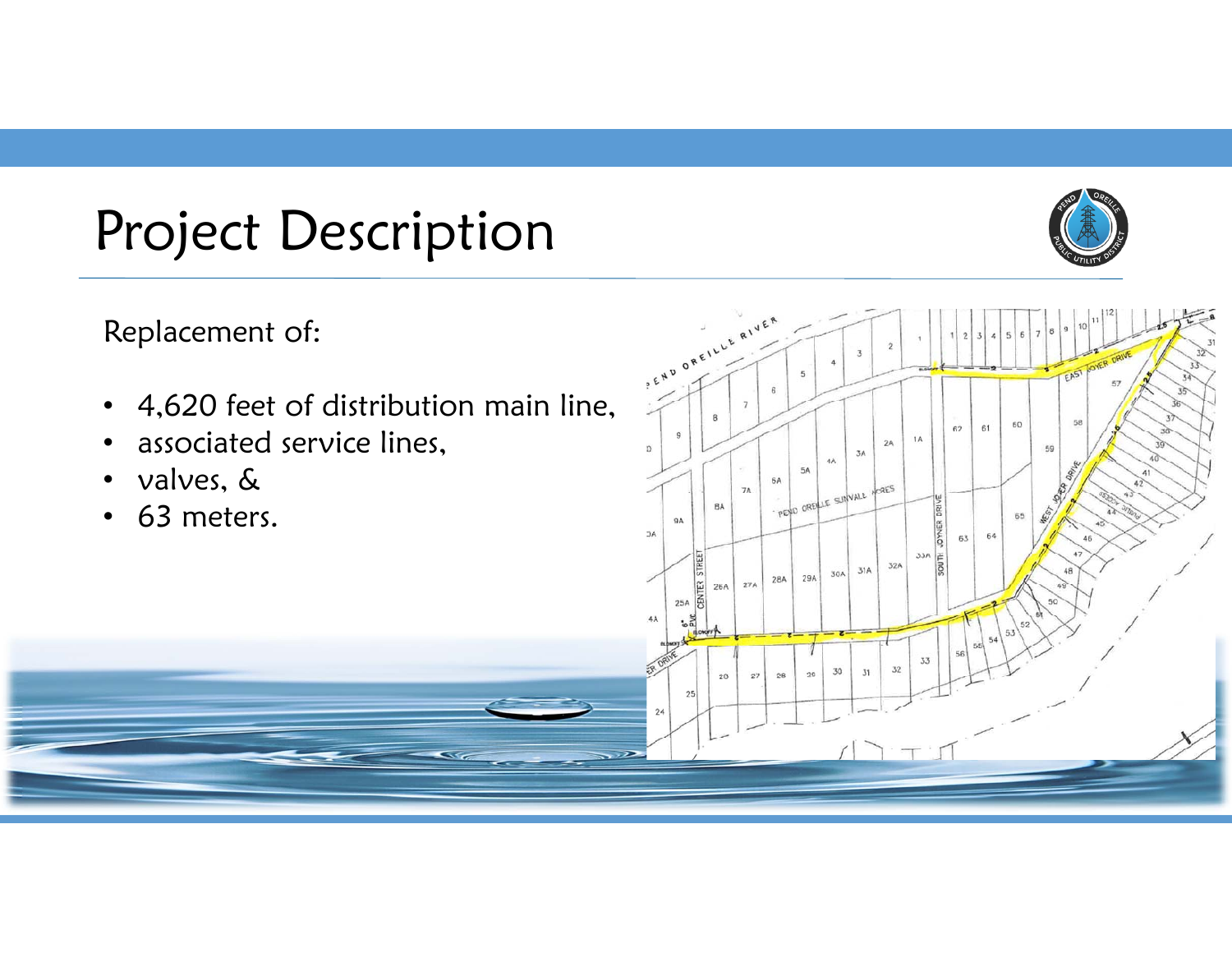# Funding Options

**The Second Second Second Second Second Second Second Second Second Second Second Second** 



This replacement project was designed in 2008.  $\rightarrow$  The PUD has been awaiting optimal funding since then.

| Option A - PWB |                                                            |           |                          | Option B - DOH & PUD                |           |                                                         |            |
|----------------|------------------------------------------------------------|-----------|--------------------------|-------------------------------------|-----------|---------------------------------------------------------|------------|
|                | <b>Public Works Board Loan</b><br><b>Rates &amp; Terms</b> |           |                          | <b>Department of Health</b><br>Loan |           | <b>PUD Loan<sup>+</sup></b><br><b>Rates &amp; Terms</b> |            |
|                | Loan Amount                                                | \$581,000 | <b>Rates &amp; Terms</b> |                                     |           | Loan Amount                                             | \$30,000   |
|                | <b>Interest Rate</b>                                       | 1.27%     |                          | <b>Award Amount</b>                 | \$585,428 | <b>Interest Rate</b>                                    | Variable % |
|                | Term                                                       | 20 Years  |                          | Interest Rate                       | 1.25%     | Term                                                    | 2 Years    |
|                |                                                            |           |                          | Term                                | 24 Years  | <sup>+</sup> To repay funds drawn on the PWB loan       |            |
|                |                                                            |           |                          | <b>Subsidy Awarded</b>              | 50%       |                                                         |            |
|                |                                                            |           | SOFFEE                   | $\rightarrow$                       |           |                                                         |            |
|                |                                                            |           |                          |                                     |           |                                                         |            |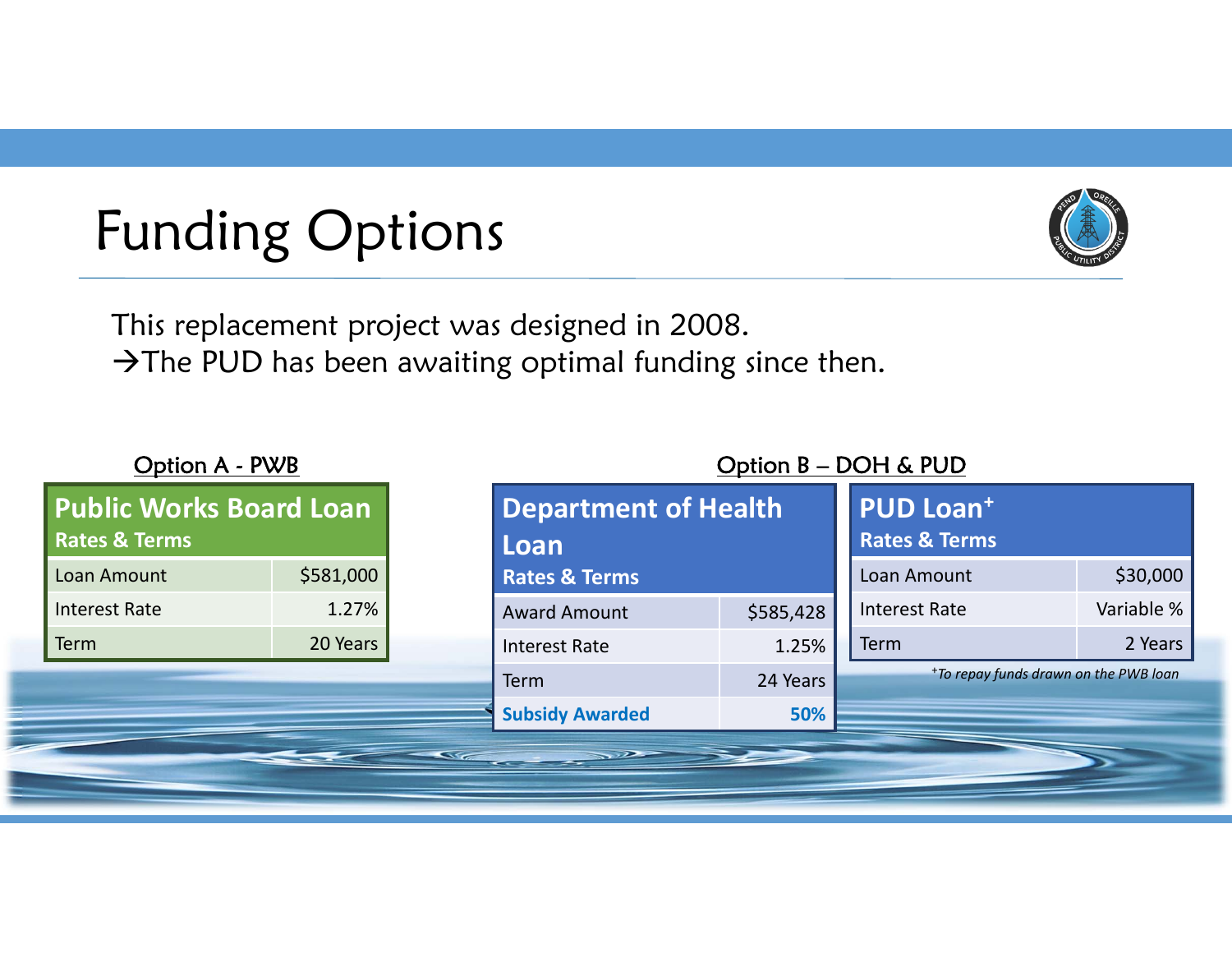## Rates



| <b>Public Works Board Loan</b><br><b>Rates &amp; Terms</b> |            |  |  |  |
|------------------------------------------------------------|------------|--|--|--|
| Loan Amount                                                | \$581,000  |  |  |  |
| <b>Interest Rate</b>                                       | 1.27%      |  |  |  |
| Term                                                       | 20 Years   |  |  |  |
| <b>Annual Loan Payment</b>                                 | \$33,103   |  |  |  |
| <b>Cost per Customer*</b>                                  | \$41/month |  |  |  |

**\*Cost per customer for both options is in addition to the current rate of \$60 per month**

#### **Department of Health LoanRates & Terms** Award Amount \$585,428 Interest Rate 1.25% Term 24 Years Subsidy Awarded 50% Annual Loan Payment \$14,203 **Cost per Customer\* \$18/month**

#### Option A - PWB Contact Contact Contact Contact Contact Contact Contact Contact Contact Contact Contact Contact Contact Contact Contact Contact Contact Contact Contact Contact Contact Contact Contact Contact Contact Contact

**Option B Total**

**Cost per Customer\* ~\$20/month**

| <b>PUD Loan<sup>+</sup></b><br><b>Rates &amp; Terms</b> |                  |
|---------------------------------------------------------|------------------|
| Loan Amount                                             | \$30,000         |
| <b>Interest Rate</b>                                    | Variable %       |
| Term                                                    | 2 Years          |
| <b>Annual Loan Payment</b>                              | $\sim$ \$1,260   |
| <b>Cost per Customer*</b>                               | $\sim$ \$2/month |

<sup>+</sup>*To repay funds drawn on the PWB loan*